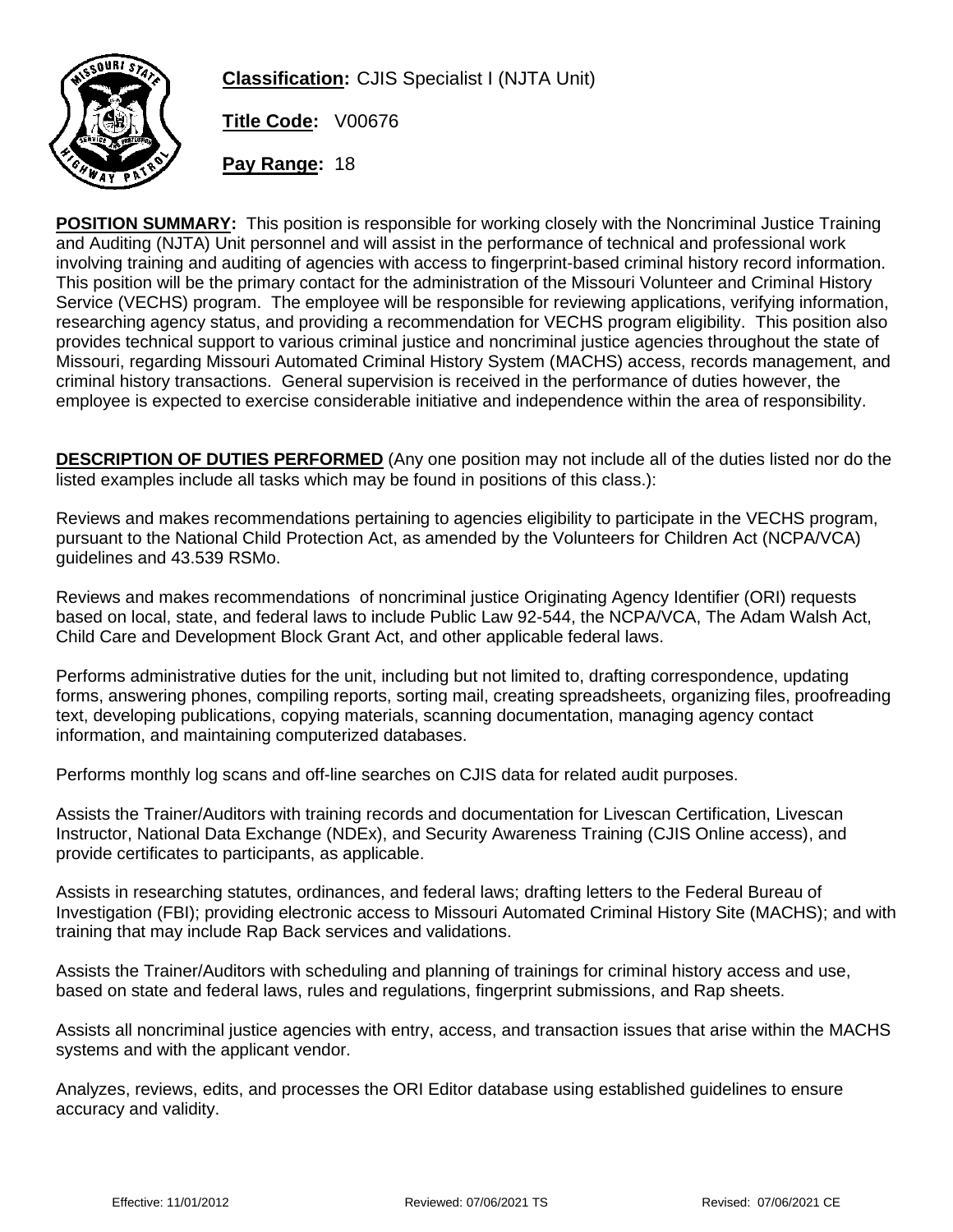Processes user access requests for MACHS accounts on the MACHS website and provides support to agencies with MACHS access issues.

Tracks, develops, and maintains agency surveys on performance.

Assists CJIS personnel with the development, planning, organization, and delivery of training materials.

Compiles and submits statistics on training, auditing, registration, and other reports as requested.

Perform other related work as assigned.

**REQUIRED KNOWLEDGE, SKILLS, AND ABILITIES:** Knowledge of the principles, methods, and techniques in the administration of criminal history records.

Knowledge of state and federal laws, rules and regulations pertaining to the collection, storage, and dissemination of crime report or criminal history information.

Knowledge of the flow of cases through the criminal justice system, with a thorough understanding of the operation of local and state court systems.

Knowledge of Policy Compliance Review Audit program, Missouri VECHS program, and CJIS security policies and standards.

Knowledge of the techniques and the fundamentals of oral and written communications.

Knowledge of methods of instruction, preparation of training materials and principles of personnel development.

Knowledge and understanding of the MULES/NCIC/NLETS manuals and contents.

Knowledge and understanding of security and quality control procedures and methodology.

Knowledge and understanding of the NCJ Audit/NCIC audit process.

Knowledge of MULES, NCIC, NLETS, and DOR applications.

Considerable knowledge of Microsoft Office software including Word, Access, Excel, and PowerPoint. Basic knowledge and understanding of security and quality control procedures and methodology.

Ability to troubleshoot problems as they arise with MACHS website.

Ability to schedule field research and training and to facilitate meetings.

Ability to operate a personal computer to record statistical data and related reports, build spreadsheets, etc.

Ability to maintain accurate records, files, and documentation.

Ability to work under pressure of performing multiple tasks with varying deadlines while maintaining high quality work.

Ability to exercise judgment and discretion.

Ability to learn to perform entries, proofread, edit, and update data within various computerized databases.